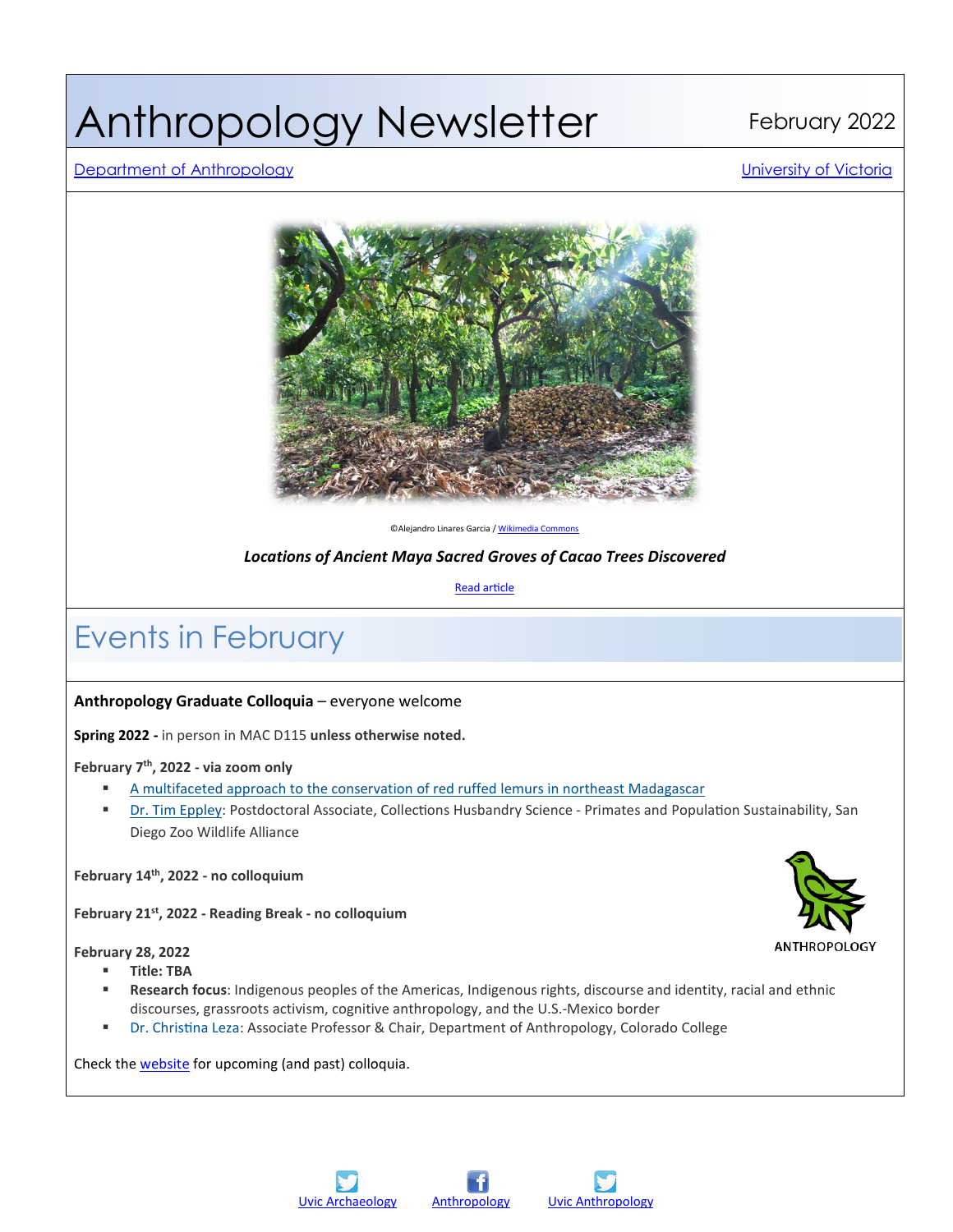### **Fresh Banana Leaves – Healting Indigenous Landscapes Through Indigenous Science** February 1st, 2022

3:00 – 5:30 pm

Book reading and presentation by Jessica Hernandez, author of Fresh Banana Leaves

CIRCLE and the President's Impact chair in Transforming Governance for Planetary Helath welcome you to an afternoon with Jessica Hernandes, featuring:

- Welcome from an Elder-in-Residence
- **Presntation by Jessica Hernandes on her new book**
- Moderated Q & A

To register for this virtual event:<https://bit.ly/33rznhT>

### **2022 Field School Info Session - by BOAS**

Wednesday, February 9<sup>th</sup>, 2022 @ 6 PM

Join BOAS, past field school participants and Dr. McKechnie and ask questions about our upcoming [Archaeology Field School in Barkley Sound -](https://www.uvic.ca/socialsciences/anthropology/undergraduate/fieldschools/barkleysound/index.php) Summer 2022.

Topic: BOAS Field School Seminar

Join Zoom Meeting: https://us04web.zoom.us/j/78940957170...

Meeting ID: 789 4095 7170 Passcode: Mdx8n1

### **Derrumbeat: The Beat of Collapse**

On now till April 9<sup>th</sup>

An interactive sonic collage that combines images and sounds of decomposing buildings in Havana, Cuba.

This collaborative project with UVic anthropologist Alexandrine Boudreault-Fournier and her colleagues from Cuba, DJ Jigüe and photographer Ained Cala, invites visitors to mix the beats of collapse as they engage with music and images.

#### **Important dates**

- February 13<sup>th</sup> Last day for 50% reduction of tuition fees for standard courses
- **February 21st** Family Day
- **February 21st** 25<sup>th</sup> Reading break
- February 28<sup>th</sup> Last day for withdrawing from full year and second term courses without penalty of failure

For all 2021-22 academic year important dates click [here.](https://www.uvic.ca/calendar/dates/)

### Miscellaneous

### **ASBC – Archaeological Society of British Columbia**

If you missed [ASBC's](https://www.facebook.com/ASBCVictoria/?__cft__%5b0%5d=AZUyaAgmWfnmGkjKA1bRZA1n2UZ5JJod81TLjOhwgvohl5Ulo7GBYfGpoQ1baGMmaazqhhW0Eu8E0yDjAqHBHCgBZpIbAlG0IYCqUGNaf7y_-DOEs-RBlE4GlIEHjOPphgGdvvh08YKXpYQx9GNdCp75VQt1kgNct5WynoOpNcDwC-lG2Z8xFSDzeCv4lzbp3Qo&__tn__=kK-R) January 2022 Online Lecture - Vallance: The Long Silence of the Vancouver Island (or 'Douglas') Trea�es) of 1850 to 1854 – the lecture video is now available on their Vimeo. [htps://vimeo.com/667961588](https://vimeo.com/667961588?fbclid=IwAR1hxBOrR_15ovNP8zlGZ_Dsj_JTavrqT5wsAfJj_wdni0HGXn4qo6_KYL4)





000000000 HAVE OUESTIONS? WE'VE GOT ANSWERS **FIELD SCHOOL INFORMATION SESSION**  $\n *A*$   $\n *A*$   $\n *B*$ **VEDNESDAY FEBRUARY 9TH | 6:00 PM | ZOOM** MEETING ID: 789 4095 7170<br>PASSWORD: Mdx8n1 **BOAS** 



Contro for Indigenous Research

**THE University** 



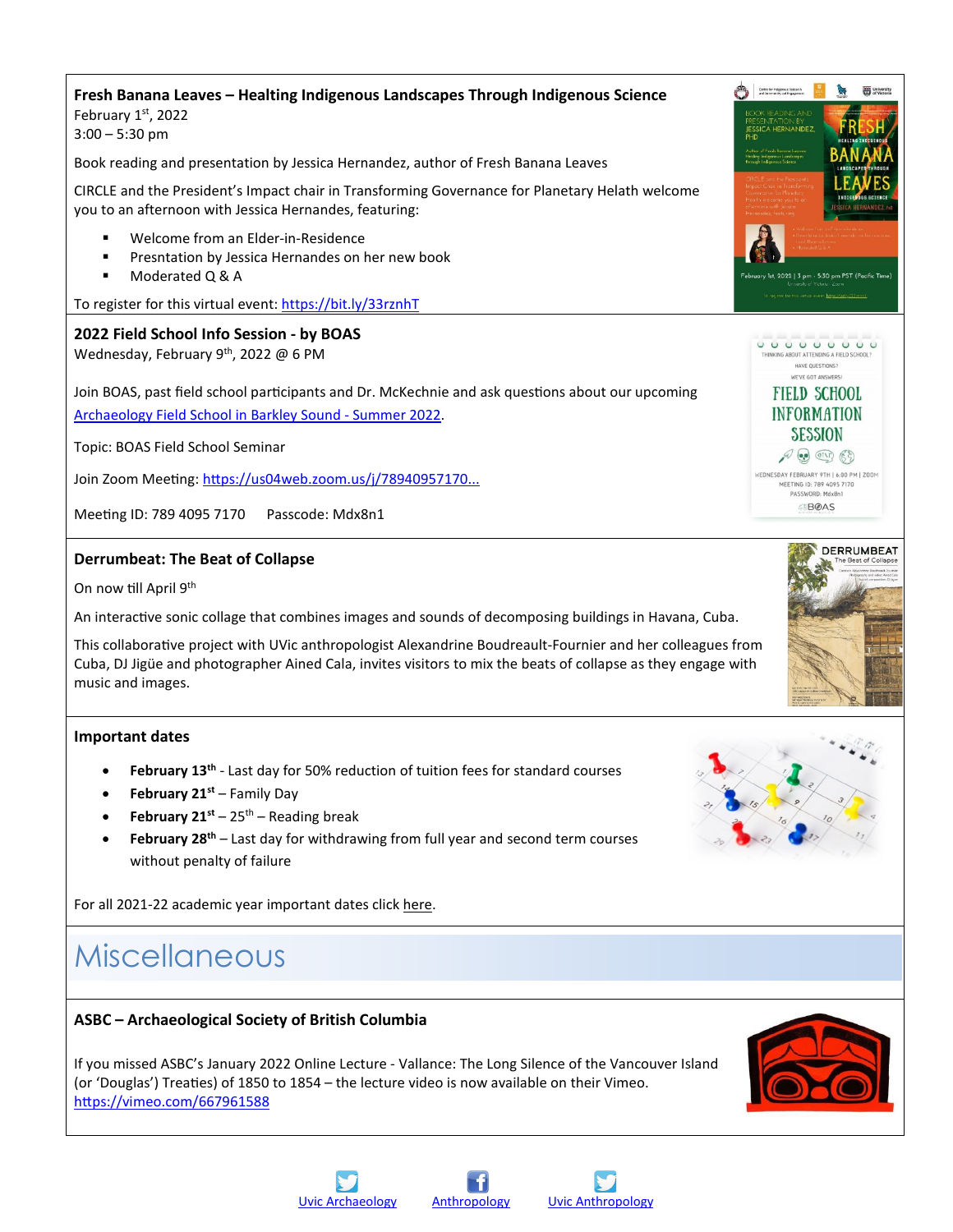### **Master's of Indigenous Language Revitalization Program – deadline extended**

Intake deadline extended to *February 28, 2022*

The Department of Indigenous Education at the University of Victoria is pleased to be offering the 2022 Master's of Indigenous Language Revitalization Program.

For more information on how to apply and to see the MILR flyer please go to our website: https://www.uvic.ca/education/indigenous/graduate/program/index.php

### UVic Anthropology in the news & Congratulations

- Congratulations to our outstanding MA student Shane Doddridge who just had published a feature essay in Cartouche, the journal of the Canadian Cartographic Association. His article ["Entangled](https://cca-acc.org/wp2020/wp-content/uploads/Cartouche_098_Dec2021.pdf?fbclid=IwAR26sggfjwca4ABpvsJ8_Hqj4Q_2qdfl1RzdKUp7CQQ0IvgYI3Bsb9AiA_o#page=24)  [toponymies: embracing pluralism in place naming"](https://cca-acc.org/wp2020/wp-content/uploads/Cartouche_098_Dec2021.pdf?fbclid=IwAR26sggfjwca4ABpvsJ8_Hqj4Q_2qdfl1RzdKUp7CQQ0IvgYI3Bsb9AiA_o#page=24) is a reflection on his ongoing work with Tsilhqot'in Nation on place names.
- Congratulations to Dr. Daromir Rudnyckyj on a recent publication of a [Turkish edition](https://albarakakultur.com/yayincilik/finans/borcun-otesinde-kuresel-finansta-islami-deneyimler?fbclid=IwAR292ebXuPDVq-raXmVoMRV2IRM16cGguPKTLMGzA44-BzXVB8ot5Zgf2ks) of his book Beyond Debt.
- In case you missed Dr. [Dr. April Nowell's](https://www.uvic.ca/socialsciences/anthropology/people/faculty/nowellapril.php) talk on "Growing Up in the Ice Age: Were children drivers of human cultural evolution?" here is a recording of it.
- Congratulations to our primatologist, [Dr. Ammie Kalan](https://www.uvic.ca/socialsciences/anthropology/people/faculty/kalan-ammie.php), on being one of the co-authors on an article "Using nonhuman culture in conservation requires careful and concerted action" published in Conservation Letters as part of her work with UCN Section on Great Apes Working Group on Chimpanzee Cultures. As well as on her new paper "Evaluating the Need to Habituate: Modern Approaches to Field Primatology during the COVID[-19 Pandemic and Beyond](http://static1.1.sqspcdn.com/static/f/1200343/28489285/1639599444080/PC36_Hansen_Kalan_et_al_Habituation.pdf?token=fkU6Gj79w02ARtGcuvKo9%2F2j9No%3D&fbclid=IwAR2L_NapqO4w3y4GAHKuCBWr5TEEy90elUbLnJMXZHTyWpGUFXxeU7fbal8)" published in Primate Conservation, (36).

### B.O.A.S.

#### **Undergraduate Anthropology Course Union**

- Bunch of Anthropology Students (B.O.A.S) is an undergraduate course union for the Department of Anthropology at UVic that organizes fun and inclusive events (social and academic) to bring anthropology students together both virtually and in-person.
- We host virtual social event nights with Anthropology Trivia, Game/Movie nights, and more! Follow our Instagram @bunchofanthropologystudents for Zoom links and more information. Come join our virtual CRM and Field School information sessions this month!
- If you want to know more about BOAS or have any questions, please get in touch! Send us an email at uvicboas@gmail.com, dm us on our Instagram (@bunchofanthopologystudents), or Facebook page (UVic's Bunch of Anthropology Students).
- This semester we are meeting online via Zoom every second Wednesday at 6PM. For February we are meeting Feb 2 and 16. Check out social media for Zoom info. We hope to see you there!



Otesinde